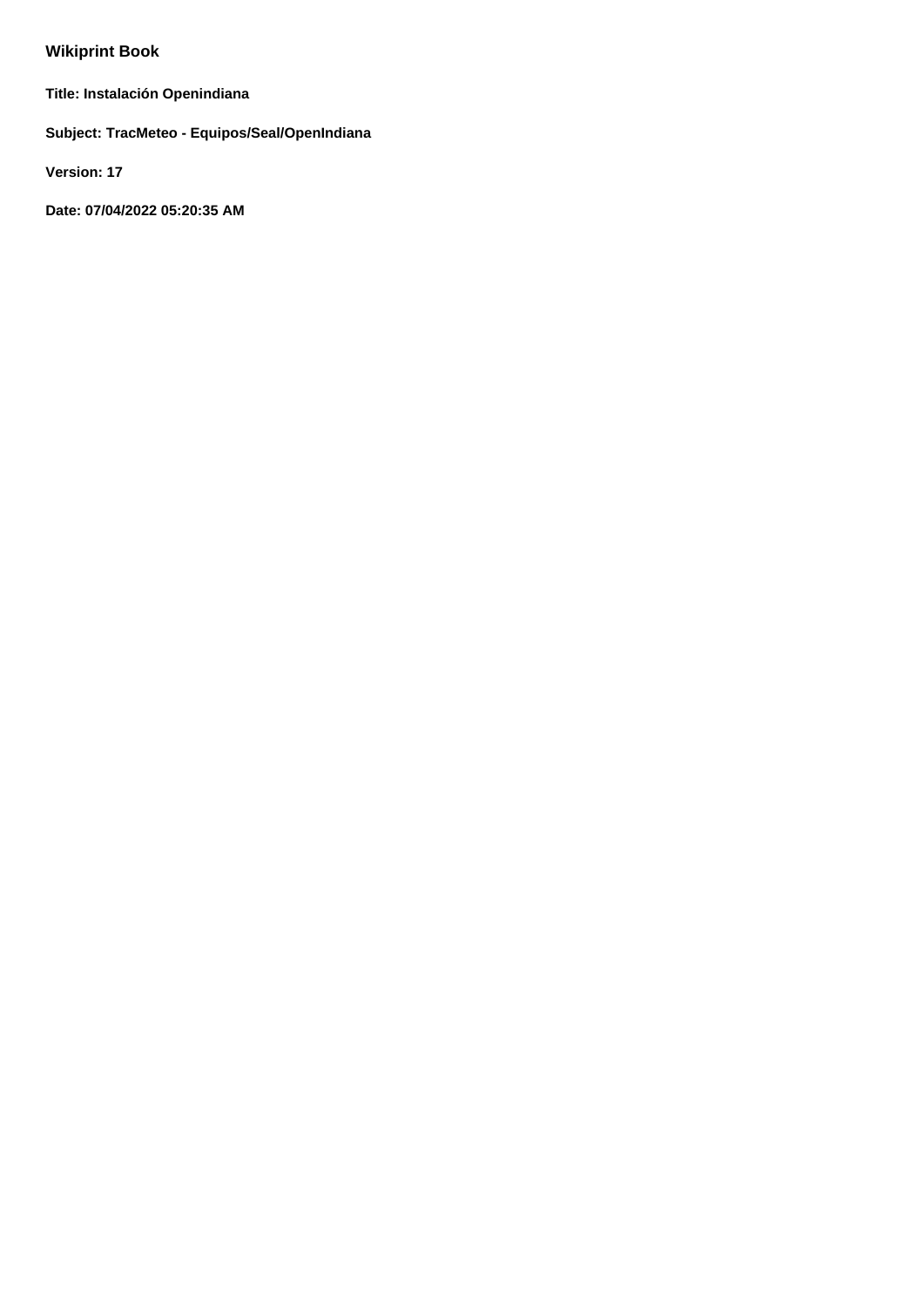## **Table of Contents**

| Instalación Openindiana            |  |
|------------------------------------|--|
| Diferencias con Opensolaris        |  |
| Configuración de red               |  |
| Configurar autorización por Idap   |  |
| Convertir en mirror la instalación |  |
| Configuración NFS                  |  |
| Habilitar acceso root SSH          |  |
| Instalación y gestión de paquetes  |  |
| Repositorio externo                |  |
| Instalación de ganglia             |  |
|                                    |  |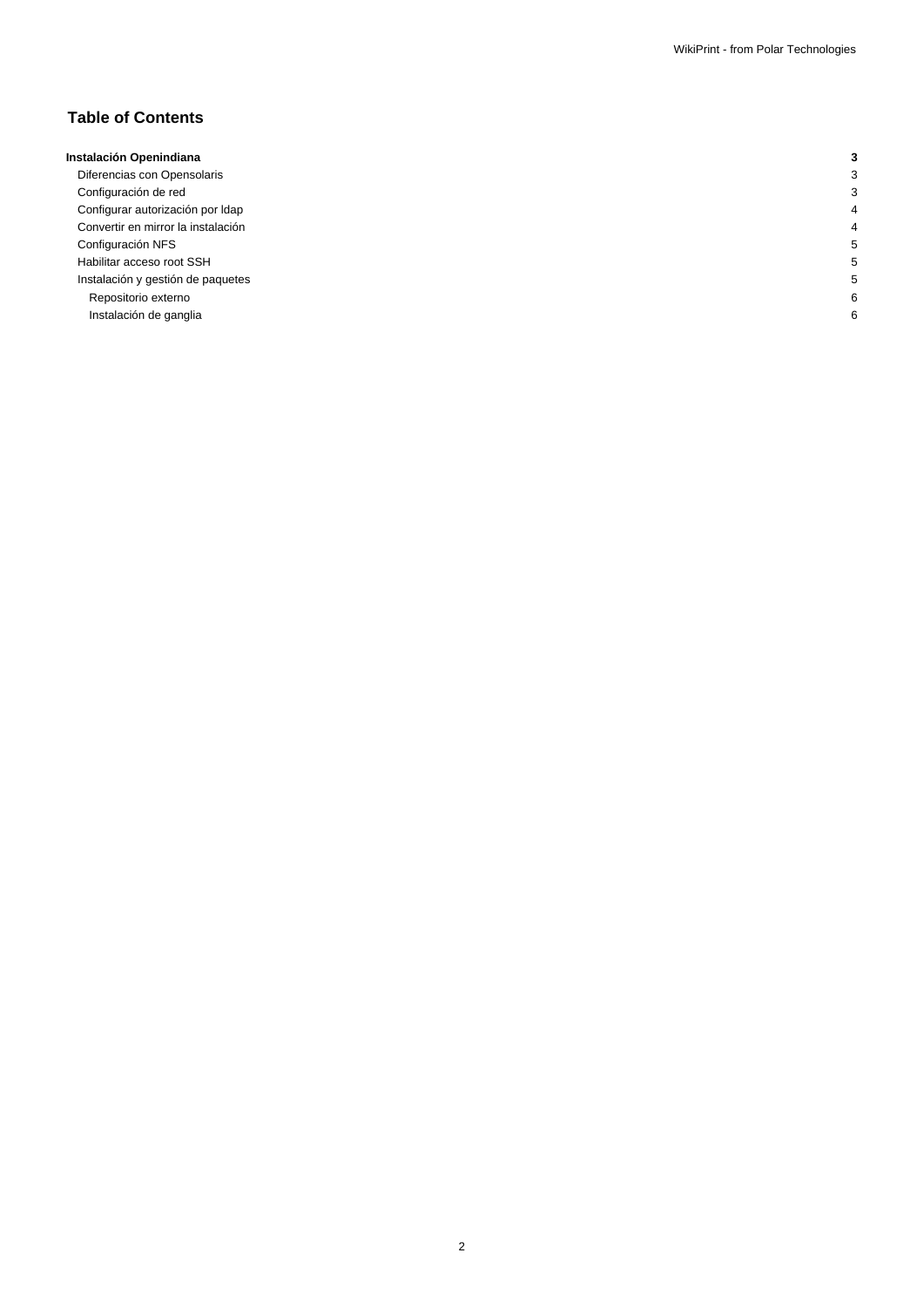- [ZfsPoolUpgrade](https://meteo.unican.es/trac/wiki/Equipos/Seal/ZfsPoolUpgrade)
- Reiniciar Idap y nfs
- **[Mpt Drivers](https://meteo.unican.es/trac/wiki/Equipos/Seal/MptDrivers)**
- [Jbods y discos](https://meteo.unican.es/trac/wiki/Equipos/Seal/Jbods)

## **Instalación Openindiana**

## **Diferencias con Opensolaris**

• No es necesario usar el pfexec. Funciona el sudo. En el fichero /etc/user\_attr se aplican los roles. [OpenIndiana](https://meteo.unican.es/trac/wiki/Equipos/Seal/OpenIndiana) y illumos usa authorisation mechanism basado system roles, Role Based Access Control (RBAC), Define roles y profiles que tienen asignados privilegios(autorizaciones).

[?http://wiki.openindiana.org/oi/pfexec+and+profiles+shortly+explained](http://wiki.openindiana.org/oi/pfexec+and+profiles+shortly+explained)

## **Configuración de red**

Al instalar opensolaris por defecto usa un network manager que no funciona bien con IPs estáticas. Para hacerlo funcionar hay que parar este servicio.

| admin@seal:~\$ dladm show-phys                                  |          |                                                         |               |  |                   |               |              |        |                                |          |
|-----------------------------------------------------------------|----------|---------------------------------------------------------|---------------|--|-------------------|---------------|--------------|--------|--------------------------------|----------|
| LINK                                                            | MEDIA    |                                                         | STATE         |  |                   | SPEED DUPLEX  |              | DEVICE |                                |          |
| ixgbe0                                                          | Ethernet |                                                         | down          |  | $0 \qquad \qquad$ | unknown       |              | ixgbe0 |                                |          |
| igb0 Ethernet                                                   |          |                                                         | down          |  |                   | 0 half        |              | igb0   |                                |          |
| igb1 Ethernet                                                   |          |                                                         | $up$ and $up$ |  |                   | 1000 full     |              | igb1   |                                |          |
| ixgbel Ethernet                                                 |          |                                                         | down          |  |                   | 0 unknown     |              | ixqbel |                                |          |
| root@seal:/usr/sbin# netstat -r                                 |          |                                                         |               |  |                   |               |              |        |                                |          |
| Routing Table: IPv4                                             |          |                                                         |               |  |                   |               |              |        |                                |          |
|                                                                 |          | Destination  Gateway  Garega  Flags Ref  Use  Interface |               |  |                   |               |              |        |                                |          |
|                                                                 |          |                                                         |               |  |                   |               |              |        |                                |          |
|                                                                 |          | default 193.144.184.1 UG 4 183520                       |               |  |                   |               |              |        |                                |          |
|                                                                 |          | seal.local seal.local UH 2 72370 lo0                    |               |  |                   |               |              |        |                                |          |
| 192.168.201.0   192.168.201.135   U   14 825747285   pFFFF.ibp0 |          |                                                         |               |  |                   |               |              |        |                                |          |
| 192.168.202.0   192.168.202.135   U   31 2877684947 ixqbe0      |          |                                                         |               |  |                   |               |              |        |                                |          |
| 193.144.184.0    193.144.184.35    U    6    97379644    iqbl   |          |                                                         |               |  |                   |               |              |        |                                |          |
|                                                                 |          |                                                         |               |  |                   |               |              |        |                                |          |
| Routing Table: IPv6                                             |          |                                                         |               |  |                   |               |              |        |                                |          |
| Destination/Mask Gateway                                        |          |                                                         |               |  |                   | Flags Ref Use |              |        |                                | If       |
| seal                                                            |          | seal                                                    |               |  |                   |               | UH <b>UM</b> |        | $2 \left( \frac{1}{2} \right)$ | $4\;100$ |
|                                                                 |          |                                                         |               |  |                   |               |              |        |                                |          |

### [?http://wiki.openindiana.org/oi/Static+IP](http://wiki.openindiana.org/oi/Static+IP)

| root@seal:~# dladm show-phys                                    |            |         |          |               |               |  |  |
|-----------------------------------------------------------------|------------|---------|----------|---------------|---------------|--|--|
| LINK                                                            | MEDIA      | STATE   | SPEED    | <b>DUPLEX</b> | <b>DEVICE</b> |  |  |
| ixgbe0                                                          | Ethernet   | up      | 10000    | full          | ixgbe0        |  |  |
| igb0                                                            | Ethernet   | unknown | $\Omega$ | half          | igb0          |  |  |
| igb1                                                            | Ethernet   | up      | 1000     | full          | igb1          |  |  |
| ixqbe1                                                          | Ethernet.  | down    | $\Omega$ | unknown       | ixqbe1        |  |  |
| ibp0                                                            | Infiniband | up      | 16000    | unknown       | ibp0          |  |  |
| ibp1                                                            | Infiniband | down    | 2000     | unknown       | ibp1          |  |  |
| root@seal:~# modinfo   grep ixgbe                               |            |         |          |               |               |  |  |
| 174 ffffffffff813c000 26b00 81<br>1 ixgbe (Intel 10Gb Ethernet) |            |         |          |               |               |  |  |
| root@seal:~# grep ixgbe /etc/path to inst                       |            |         |          |               |               |  |  |
| "/pci@0,0/pci8086,340a@3/pci15d9,611@0" 0 "ixqbe"               |            |         |          |               |               |  |  |
| "/pci@0,0/pci8086,340a@3/pci15d9,611@0,1" 1 "ixqbe"             |            |         |          |               |               |  |  |
|                                                                 |            |         |          |               |               |  |  |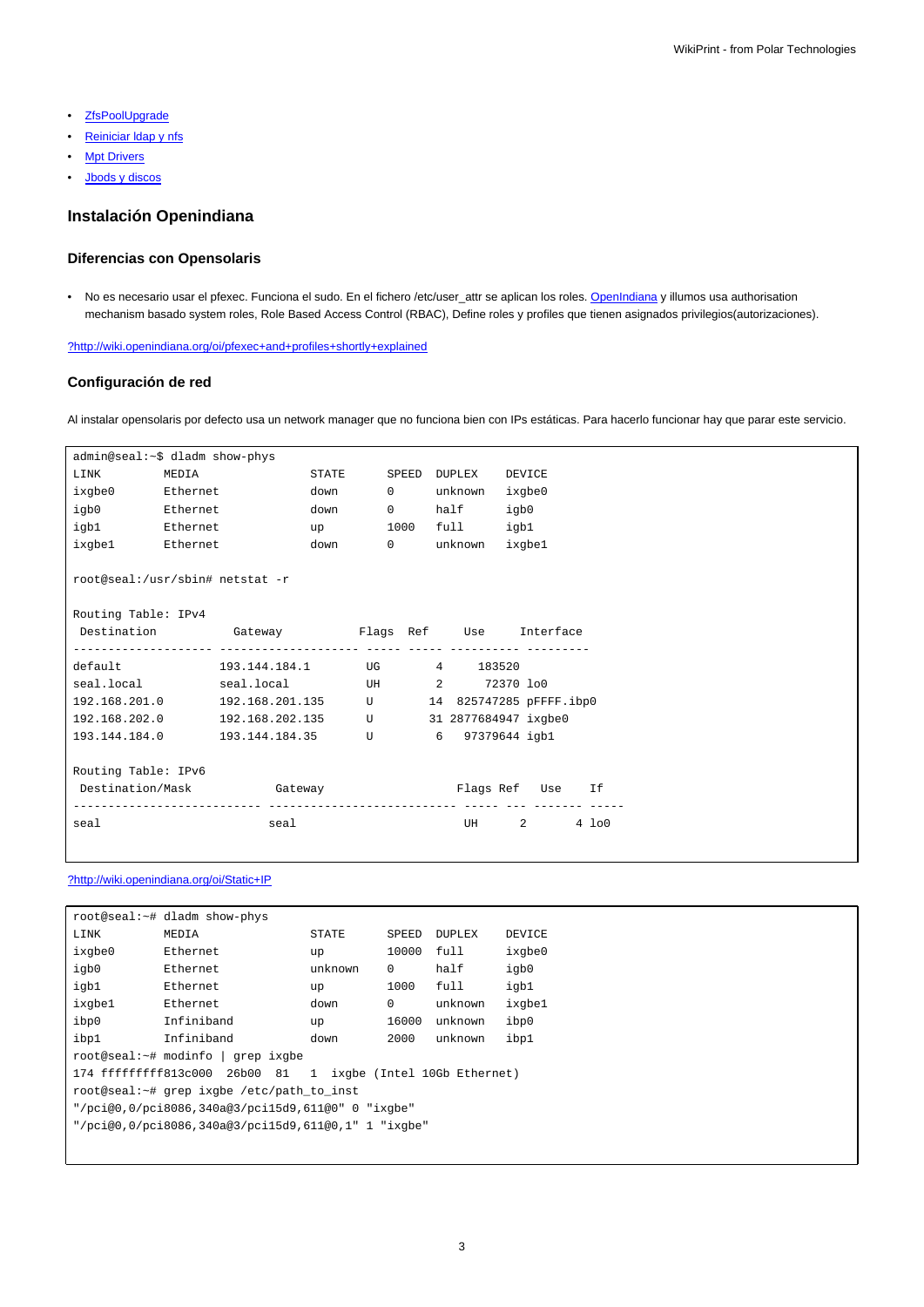### **Configurar autorización por ldap**

Para configurar ldap hay que ejecutar como root el siguiente comando:

```
ldapclient -v manual \
-a credentialLevel=proxy \
-a authenticationMethod=simple \
-a proxyDN=CN=anonimo,OU=gmeteo,DC=macc,DC=unican,DC=es \
-a proxyPassword=anonimo \
-a defaultSearchBase=OU=gmeteo,DC=macc,DC=unican,DC=es \
-a domainName=macc.unican.es \
-a serviceSearchDescriptor=passwd:OU=gmeteo,DC=macc,DC=unican,DC=es?sub \
-a serviceSearchDescriptor=group:OU=gmeteo,DC=macc,DC=unican,DC=es?sub \
-a defaultServerList=193.144.189.84 -a attributeMap=group:userpassword=userPassword \
-a attributeMap=group:memberuid=memberUid \
-a attributeMap=group:gidnumber=gidNumber \
-a attributeMap=passwd:uid=sAMAccountName \
-a attributeMap=passwd:gecos=cn \
-a attributeMap=passwd:gidnumber=gidNumber \
-a attributeMap=passwd:uidnumber=uidNumber \
-a attributeMap=passwd:homedirectory=unixHomeDirectory \
-a attributeMap=passwd:loginshell=loginShell \
-a attributeMap=shadow:shadowflag=shadowFlag \
-a attributeMap=shadow:userpassword=userPassword \
-a objectClassMap=group:posixGroup=group \
-a objectClassMap=passwd:posixAccount=user \
-a objectClassMap=shadow:shadowAccount=user
```
Para cambiar solo un parametro:

root@seal:/oceano/gmeteo# ldapclient mod -a "defaultServerList=193.144.189.39,193.144.202.209"

Para probar que ha funcionado: **getent passwd**

#### **Convertir en mirror la instalación**

Listamos los discos (ejemplo con la máquina virtual):

```
valva@openindiana:~$ cfgadm -s "select=type(disk)"
Ap_Id Type Receptacle Occupant Condition
sata0/0::dsk/c2t0d0 disk connected configured ok
sata0/2::dsk/c2t2d0 disk connected configured ok
sudo fdisk -B c2t2d0p0
sudo prtvtoc /dev/rdsk/c2t0d0s2 | sudo fmthard -s - /dev/rdsk/c2t2d0s2
sudo zpool attach -f rpool c2t0d0s0 c2t2d0s0
valva@openindiana:~$ zpool status -v rpool
pool: rpool
state: ONLINE
status: One or more devices is currently being resilvered. The pool will
     continue to function, possibly in a degraded state.
action: Wait for the resilver to complete.
scan: resilver in progress since Mon Jul 30 11:48:02 2012
  1.42G scanned out of 4.58G at 27.4M/s, 0h1m to go
  1.42G resilvered, 30.91% done
config:
     NAME STATE READ WRITE CKSUM
     rpool ONLINE 0 0 0
       mirror-0 ONLINE 0 0 0
```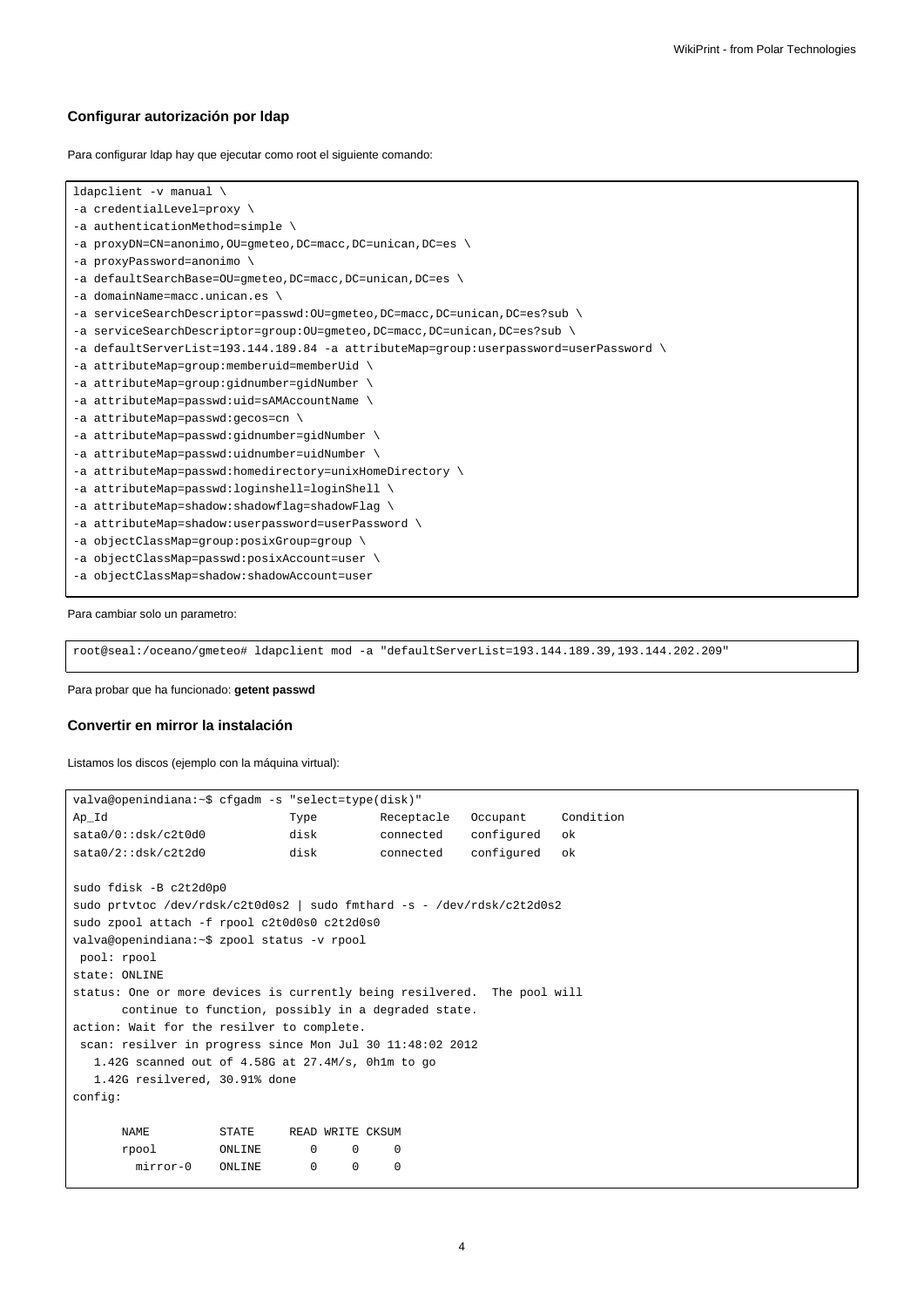$c2t0d0s0$   $ONLINE$   $0$   $0$   $0$ c2t2d0s0 ONLINE 0 0 0 (resilvering) errors: No known data errors valva@openindiana:~\$ sudo installgrub /boot/grub/stage1 /boot/grub/stage2 /dev/rdsk/c2t2d0s0 Password: stage2 written to partition 0, 275 sectors starting at 50 (abs 16115) stage1 written to partition 0 sector 0 (abs 16065)

## **Configuración NFS**

La configuración de los volumenes exportados por ZFS se almacena en el propio ZFS. La configuración general del servicio NFS está en /etc/default/nfs

Para compartir ficheros hay que usar la herramiento sharemgr. Sharemgr trabaja con grupos de "compartición". Para cada grupo se puede crear una configuración común. Por defecto vienen el default y el zfs. El caso del zfs se trata de forma diferente. Además de poder utilizar las herramientas sharemgr y share para gestionar las carpetas compartidas, zfs tiene una herramienta integrada para hacerlos (zfs set sharesmb=off..):

```
valva@openindiana:~$ sharemgr list -v
default enabled nfs
zfs enabled
valva@openindiana:~$ zfs get sharenfs
NAME NAME PROPERTY VALUE SOURCE
rpool sharenfs off default
rpool/ROOT sharenfs off default
rpool/ROOT/openindiana sharenfs off default
rpool/ROOT/openindiana@install sharenfs - -
rpool/dump sharenfs - -
rpool/export sharenfs off default
rpool/export/home sharenfs off default
rpool/export/home/valva sharenfs off default
rpool/swap sharenfs -
valva@openindiana:~$ sudo zfs set sharenfs=on rpool/export/home/valva
Password:
valva@openindiana:~$ zfs get sharenfs rpool/export/home/valva
NAME PROPERTY VALUE SOURCE
rpool/export/home/valva sharenfs on local
```
#### Para habilitar los nuevos usuarios en NFS

svcadm restart mapid

## **Habilitar acceso root SSH**

#### [?http://blogs.tulsalabs.com/?p=139](http://blogs.tulsalabs.com/?p=139)

#### **Instalación y gestión de paquetes**

Los paquetes pueden instalarse desde la interfaz gráfica o a través de la línea de comandos: [?http://docs.oracle.com/cd/E19963-01/html/820-6572/managepkgs.html](http://docs.oracle.com/cd/E19963-01/html/820-6572/managepkgs.html)

Para instalar entorno de compilación:

valva@openindiana:~/ganglia-3.3.7\$ sudo pkg install developer/gcc-3 developer/opensolaris/pkg5 developer/swig developer

We trust you have received the usual lecture from the local System Administrator. It usually boils down to these three things: